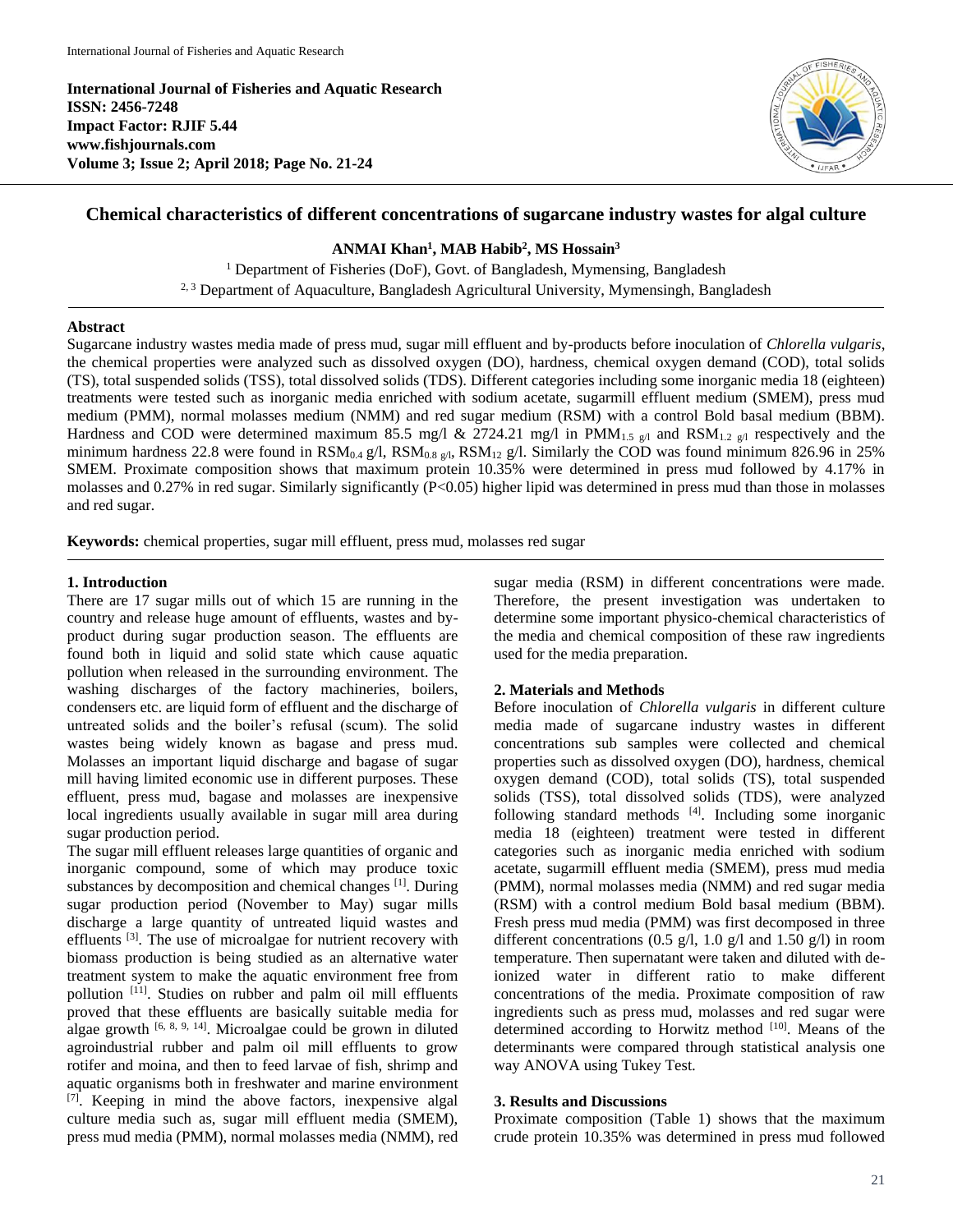by 4.17% in molasses and 0.27% in red sugar. Similarly significantly (P<0.05) higher lipid, crude fiber and ash content were determined in press mud than those in molasses and red sugar. NFE was found significantly (P<0.05) higher 84.60% in red sugar followed by 43.63% in molasses and 27.09% in press mud.

Average chemical contents determined in different media indicate that maximum TS obtained 1551.0 mg/l in  $NMM_{1.5\,g/l}$ and minimum obtained 415.67 mg/l in  $SMEM<sub>25%</sub>$  with a medium TS value 973.33 mg/l were recorded in BBM. Maximum TSS recorded in  $NPKAC_2$  was 141.33 mg/l and minimum 5.33 mg/l found in SMEM25%. Maximum DO level 3.98 mg/l was determined in 25% SMEM and minimum 3.01 mg/l was detected in  $NMM_{1.5\ g/l}$ . Hardness and COD were determined maximum 85.5 mg/l & 2724.21 mg/l in PMM<sub>1.5 g/l</sub> and  $\text{RSM}_{1.2 \text{ g/l}}$  respectively and the minimum hardness 22.8 were found in  $\text{RSM}_{0.4}$  g/l,  $\text{RSM}_{0.8}$  g/l,  $\text{RSM}_{1.2}$  g/l. Similarly the COD was found minimum 826.96 in 25% SMEM.

Total solids (TS), total suspended solids (TSS), total dissolved solids (TDS), dissolved oxygen (DO), hardness and chemical

oxygen demand (COD) of different media indicate that maximum TS 1551.0 mg/l was determined in NMM<sub>1.5 g/l</sub> and the lowest TS 415.67 mg/l was recorded in 25% SMEM. Maximum TSS and TDS were determined 141.33 mg/l & 1417 mg/l in NPKAC<sub>2</sub> and NMM<sub>1.5 mg/l</sub> respectively. Dissolved oxygen (DO)

**Table 1:** Proximate composition of raw ingredients of local inexpensive sugarcane industry waste and related materials

| Composition | <b>Press mud</b>         | <b>Molasses</b>         | <b>Red sugar</b>        |  |
|-------------|--------------------------|-------------------------|-------------------------|--|
| Moisture    | $10.81^b \pm 0.01$       | $27.01^a \pm 0.01$      | $9.63^{\circ} \pm 0.83$ |  |
| Protein     | $10.35^a \pm 0.01$       | $4.17^{\rm b} \pm 0.32$ | $0.27^{\circ} \pm 0.01$ |  |
| Lipid       | $1.75^a \pm 0.01$        | $0.43^{\circ}$ ±0.01    | $0.74^b \pm 0.11$       |  |
| Crude fiber | $13.21^a \pm 0.01$       | $0.42^b \pm 0.01$       | $0.32^{\circ} \pm 0.01$ |  |
| <b>NFE</b>  | $27.09^{\circ} \pm 0.24$ | $43.63^b \pm 1.15$      | $84.60^a \pm 1.07$      |  |
| Ash         | $36.80^a \pm 0.17$       | $24.33^b \pm 0.87$      | $4.44^{\circ} \pm 0.24$ |  |

Nitrogen free extract (NFE) were calculated as 100- % (moisture + protein + lipid + crude fiber + ash). Means  $(\pm SD)$  with different superscripts in the same row indicate significant differences  $(P<0.05)$ .

**Table 2:** Average chemical contents (mg/l) determined in different concentrations of sugar mill effluent media (SMEM), press mud media (PMM), normal molasses media (NMM), red sugar media (RSM) and Bold basal medium (BBM) & other inorganic media before inoculation of *Chlorella vulgaris*.

| <b>Medium</b>       | <b>TS</b>                         | <b>TSS</b>                  | <b>TDS</b>                    | <b>DO</b>               | <b>Hardness</b>         | <b>COD</b>                       |
|---------------------|-----------------------------------|-----------------------------|-------------------------------|-------------------------|-------------------------|----------------------------------|
| <b>BBM</b>          | $973.33^h \pm 14.19$              | $41.67^{\rm h} \pm 3.51$    | $929.67^{\rm h} \pm 5.51$     | $3.74^{\circ} \pm 0.02$ | $74.1^{abc} \pm 9.87$   |                                  |
| <b>NPK</b>          | $1121.33^{\circ} \pm 9.50$        | $96.0^{\rm b} \pm 5.0$      | $993.67$ <sup>f</sup> ± 6.66  | $3.60^{\rm g} \pm 0.05$ | $57.0^{\circ} \pm 9.87$ |                                  |
| <b>BBMAC</b>        | $1381.33^b \pm 15.01$             | $51.0$ <sup>g</sup> ± 2.64  | $1317.0^b \pm 7.54$           | $3.78^{\circ} \pm 0.06$ | $74.1^{abc} \pm 9.87$   |                                  |
| NPKAC <sub>1</sub>  | $933.0^{\mathrm{i}} \pm 11.79$    | $87.67^{\circ} \pm 3.51$    | $818.33^{k} \pm 6.66$         | $3.88^b \pm 0.04$       | $57.0^{\circ} \pm 9.87$ |                                  |
| NPKAC <sub>2</sub>  | $1065.0^{\rm f} \pm 9.54$         | $141.33^a \pm 4.16$         | $847.33^{j} \pm 4.16$         | $3.68^{\rm f} \pm 0.04$ | $62.7^{bc} \pm 9.87$    |                                  |
| SMEM <sub>100</sub> | $752.33^{j} \pm 11.59$            | $53.67^{\rm f} \pm 2.51$    | $665.0^{\text{l}} \pm 4.58$   | $3.78^{\circ}$ 0.06     | $74.1abc \pm 9.87$      | $1639.94$ <sup>g</sup> ± 16.01   |
| SMEM <sub>75</sub>  | $646.33^1 \pm 7.51$               | $33.33^{j} \pm 3.06$        | $615.33m \pm 8.50$            | $3.84^{\circ} \pm 0.03$ | $74.1^{abc} \pm 9.87$   | $1274.06^{\rm h} \pm 12.20$      |
| SMEM <sub>50</sub>  | $625.33m \pm 11.06$               | $28.00^{j} \pm 3.0$         | $579.0n \pm 4.58$             | $3.94^a \pm 0.03$       | $68.4^{abc} \pm 17.1$   | $1025.85^{\mathrm{j}} \pm 13.48$ |
| SMEM <sub>25</sub>  | $415.67^{\circ} \pm 8.62$         | $5.33^k \pm 0.58$           | $395.679 \pm 4.51$            | $3.98^a \pm 0.03$       | $57.0^{\circ} \pm 9.87$ | $826.96^{\text{1}} \pm 12.54$    |
| PMM <sub>0.5</sub>  | $562.0^{\circ} \pm 8.0$           | $38.33^h \pm 2.51$          | $540.0^{\rm p} \pm 4.0$       | $3.86^{\circ} \pm 0.03$ | $79.8^{ab} \pm 9.87$    | $885.11^k \pm 9.26$              |
| $PMM_{1.0}$         | $618.0^{\rm m} \pm 6.0$           | $57.67$ <sup>f</sup> ± 3.51 | $559.33^{\circ} \pm 7.02$     | $3.88^{\circ} \pm 0.03$ | $79.8^{ab} \pm 9.87$    | $1190.15^{\mathrm{i}} \pm 8.48$  |
| PMM <sub>1.5</sub>  | $679.0^k \pm 7.55$                | $87.33^{\circ} \pm 4.04$    | $605.0^{\rm m} \pm 6.25$      | $3.71^{\rm f} \pm 0.03$ | $85.5^a \pm 17.1$       | $1280.13^{\text{h}} \pm 17.55$   |
| $NMM_{0.5}$         | $972.67^{\rm h} \pm 8.02^{\rm s}$ | $54.0^{\rm f} \pm 3.0$      | $911.33^{\text{i}} \pm 11.06$ | $3.06^{j} \pm 0.03$     | $68.4^{abc} \pm 17.1$   | $1946.83$ <sup>f</sup> ± 16.93   |
| $NMM_{1,0}$         | $1263.0^{\rm d} \pm 11.0$         | $57.67^{\rm f} \pm 3.51$    | $1191.33^d \pm 5.69$          | $3.08^{j} \pm 0.03$     | $74.1^{abc} \pm 9.87$   | $2234.33^d \pm 22.26$            |
| $NMM_{1.5}$         | $1551.0^a \pm 8.18$               | $69.0^{\circ} \pm 3.61$     | $1470.33^a \pm 9.50$          | $3.01^{j} \pm 0.06$     | $74.1abc \pm 9.87$      | $2676.86^b \pm 11.06$            |
| RSM <sub>0.4</sub>  | $1043.67^{\text{g}} \pm 7.50$     | $49.67^{\rm g} \pm 2.51$    | $950.67$ <sup>g</sup> ± 4.04  | $3.46^{\rm h} \pm 0.06$ | $22.8^d \pm 9.87$       | $2121.18^c \pm 14.75$            |
| RSM <sub>0.8</sub>  | $1127.33^{\circ} \pm 9.01$        | $80.33^d \pm 2.51$          | $1049.67^{\circ} \pm 8.50$    | $3.26^i \pm 0.06$       | $22.8^d \pm 9.87$       | $2263.71^{\circ} \pm 10.89$      |
| RSM <sub>1.2</sub>  | $1345.0^{\circ} \pm 11.53$        | $88.0^{\circ} \pm 4.0$      | $1225.33^{\circ} \pm 8.33$    | $3.24^{i} \pm 0.05$     | $22.8^d \pm 9.87$       | $2724.21^a \pm 12.43$            |

Column means  $(\pm SD)$  with different superscripts indicate significant differences (P<0.05).

Ranged from 3.01 to 3.98 mg/l and found maximum in 25% SMEM and minimum in  $NMM_{1.0\ g/l}$ . Maximum hardness 85.5 mg/l was recorded in  $PMM_{1.5 g/l}$  and the minimum hardness 22.8 mg/l was found in all the treatments of RSM. The COD was determined maximum 2724.21 mg/l in  $\text{RSM}_{1.2}$  g/l and minimum 826.96 mg/l in 25% SMEM.

Press mud media (PMM) show the level of DO, hardness and COD ranged from 3.70 to 3.85 mg/l, 79.8 to 85.5 mg/l and 885.11 to 1280.13 mg/l in different concentration of the media. The TS, TSS and TDS of the media ranged from 562.0 to 679.0 mg/l, 38.33 to 87.33 mg/l and 540 to 605 mg/l, respectively in different concentrations of PMM. Sugar mill effluent media (SMEM) obtained a TS ranged from 415.67 to 752.33 mg/l, TSS ranged from 28.0 to 53.37 mg/l and TDS from 395.67 to 665.0 mg/l in different concentrations of the media. Sugar mill effluents always increase water temperature, COD, hardness, TSS, TDS, conductivity, chloride, total sulphide and  $NH<sub>3</sub>$  which can easily change water quality, increase axonic condition of water and load of biodegradable and non-biodegradable organic and inorganic matter <sup>[2, 13, 17, 18]</sup> The TSS, TDS, BOD and COD value indicate a greater degree of pollution by biodegradable and non-biodegradable organic matter  $[5, 7, 12]$  studied on chemical properties of different raw latex concentrate rubber effluent (LCRE), standard Malaysian rubber effluent (SMRE) and palm oil mill effluent and found high organic load.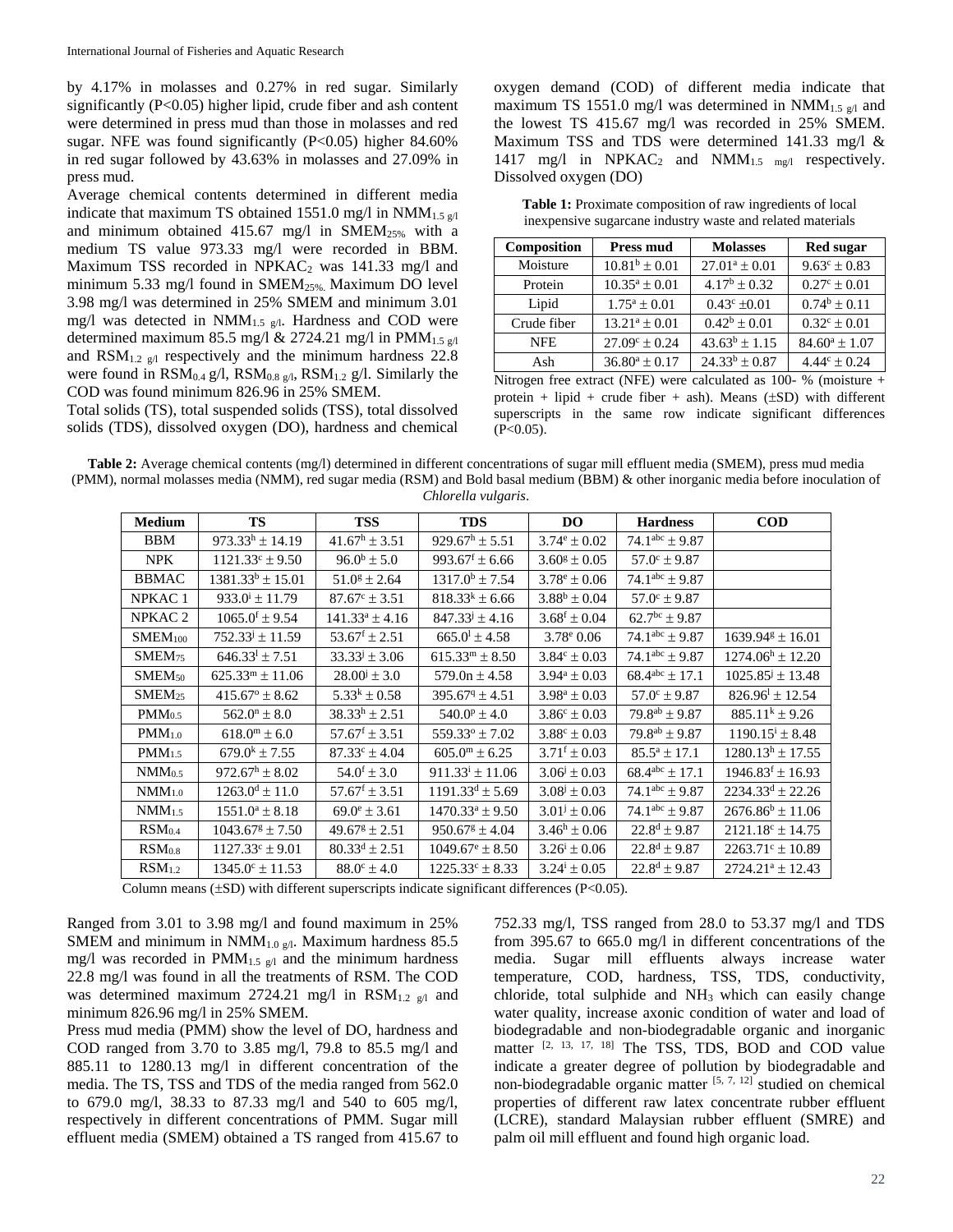Rajshahi sugar mill wastes were studied on stream water contaminated with effluents from sugar mill and its plankton population [3] and found high water temperature, high values of TSS, TDS, COD, electric conductivity, chloride, hardness,

total sulphide,  $NH_4$ ,  $NH_3$  and  $NH_4$ -N, anoxic conditions and low Eh and rH<sup>2</sup> values. Some of these values analyzed during the study are shown in Table 3.

| <b>Parameters</b>         | <b>Nov-October</b> | <b>Parameters</b>      | Nov-October    |  |
|---------------------------|--------------------|------------------------|----------------|--|
| Water temp. $(^{\circ}C)$ | 25-37.5            | $CO2$ (mg/l)           | $9 - 109$      |  |
| $TSS$ (mg/l)              | 120-430            | Total hardness (mg/l)  | 230-604        |  |
| $TDS$ (mg/l)              | 640-6140           | Ca hardness $(mg/l)$   | 72-478         |  |
| DO(mg/l)                  | $0-1.5$            | $Mg$ hardness (mg/l)   | $2 - 65$       |  |
| $BOD$ (mg/l)              | $5.2 - 16.4$       | $NH_4$ (mg/l)          | $0.212 - 0.74$ |  |
| $COD$ (mg/l)              | 892-2471           | NH <sub>3</sub> (mg/l) | $0.20 - 0.70$  |  |
| Chloride (mg/l)           | 98-142             | $PO4$ (mg/l)           | 0.008-0.014    |  |

**Table 3:** Range of physico-chemical variables of Rajshahi sugar mill wastes

A study on different physico-chemical properties of seven Mauritian sugar factories critical load to streams [18] explored COD varied from 90 to 1510 mg/l, TSS ranged from 10 to 252 mg/l, TDS from 370 to 654 mg/l, total hardness from 285 to 436 mg/l, NH<sup>3</sup> from 0.13 to 0.38 mg/l, and DO level from 2.3 to 3.2 mg/l. The findings were more or less similar to the findings of the present investigation.

Recently some researchers <sup>[16]</sup> investigated and analyzed the sugar industry waste water and found COD varies from 0.070.072, DO level from 6.88- 7.38, temperature 27.4 to 29.9, pH 5.14-7.94, TDS from 25.0 – 30.5, TSS varies 0.45 – 1.0, TS varies 1.25- 2.6. The results indicated more positive than present study. They also found BOD from 3.04 - 7.04, TR from 40.0- 219, and EC 45.5- 110.5 which were not studied in present investigation.

Some other researchers [15] studied the quality and management of waste water in sugar industry and found the physicochemical parameters shown in the following Table 4.

| <b>Table 4:</b> Physico chemical parameters of sugar industry waste water |  |  |  |
|---------------------------------------------------------------------------|--|--|--|
|                                                                           |  |  |  |

| Sl. No         | <b>Parameters</b> |                     | Sl. No | <b>Parameters</b> |                     |
|----------------|-------------------|---------------------|--------|-------------------|---------------------|
|                | Color             | Dark yellow         | 12     | Dissolved solid   | 1650                |
| 2              | Odor              | Fishery             | 13     | Chloride          | 250                 |
| 3              | pН                | 5.5                 | 14     | Calcium           | $361 \text{ mg/l}$  |
| $\overline{4}$ | DO                | 1.5                 | 15     | Magnesium         | $268$ mg/l          |
| 5              | <b>BOD</b>        | $970 \text{ mg}/1$  | 16     | Sulphate          | $419$ mg/l          |
| 6              | <b>COD</b>        | $3682 \text{ mg}/1$ | 17     | Iron              | $12.8 \text{ mg}/1$ |
| 7              | Oil $\&$ grease   | $12 \text{ mg}/1$   | 18     | Lead              | $0.065$ mg/l        |
| 8              | Temperature       | $40^{\circ}$ C      | 19     | Zinc              | $0.26$ mg/l         |
| 9              | EC                | $2.23$ s cm-1       | 20     | Copper            | $0.135$ mg/l        |
| 10             | <b>TDS</b>        | $1480$ mg/l         | 21     | Potassium         | $113 \text{ mg}/l$  |
| 11             | Suspended solid   | 790                 | 22     | Phosphate         | $5.9 \text{ mg}/l$  |

The researchers studied over a wider range of ingredients. The study is useful for comparative information related to common parameters yet the present investigation being conducted with sugar waste water very diluted form in prepared algal culture media.

At present algal culture for commercial live food development not yet developed in Bangladesh and the standard inorganic media like Bold basal medium (BBM) is expensive. So that it is not economic to produce microalgae using BBM for live food culture in aquaculture practice or other means. Sugar mill effluents, press mud and sugar mill by-product such as molasses are inexpensive and easily available ingredients in Bangladesh. These agroindustrial wastes and byproduct may be used as organic media for algal culture to fore commercial live food development and simultaneously the country will be free from aquatic pollution partially.

#### **4. Acknowledgment**

The researchers are grateful to the International Foundation for Science (IFS), Stockholm, Sweden and Bangladesh

Agricultural University Research Support (BAURES) for financial support partially.

#### **5. References**

- 1. Baliarsingh PK, Routry B, Chowdhury RC, Padhi S. Effect of environ-mental factors on plankton community in the effluent receiving sites of sugar industry at Aska (Orissa). Proc. Intl. Bot. Conf. Bangladesh Botanical Society, Dhaka, Bangladesh, 1992, 47-53.
- 2. Begum ZNT, Hossain MZ. Physico-chemical aspect and phytoplankton of a pond receiving textile industrial effluents. Dhaka Univ. J Biol. Sci. 1993; 2(1):93-99.
- 3. Chowdhury AH, Zaman M. Analysis of stream water contaminated effluents from sugar mill and study of its plankton population. J Asiatic Soc. Bangladesh Sci. 2001; 27(2):175-182.
- 4. Clesceri LS, Greenberg AE, Trusell RR. Standard Methods for the Examination of Water and Wastewater (17th ed.). American Public Health Association, American Water Works Association and Water Pollution